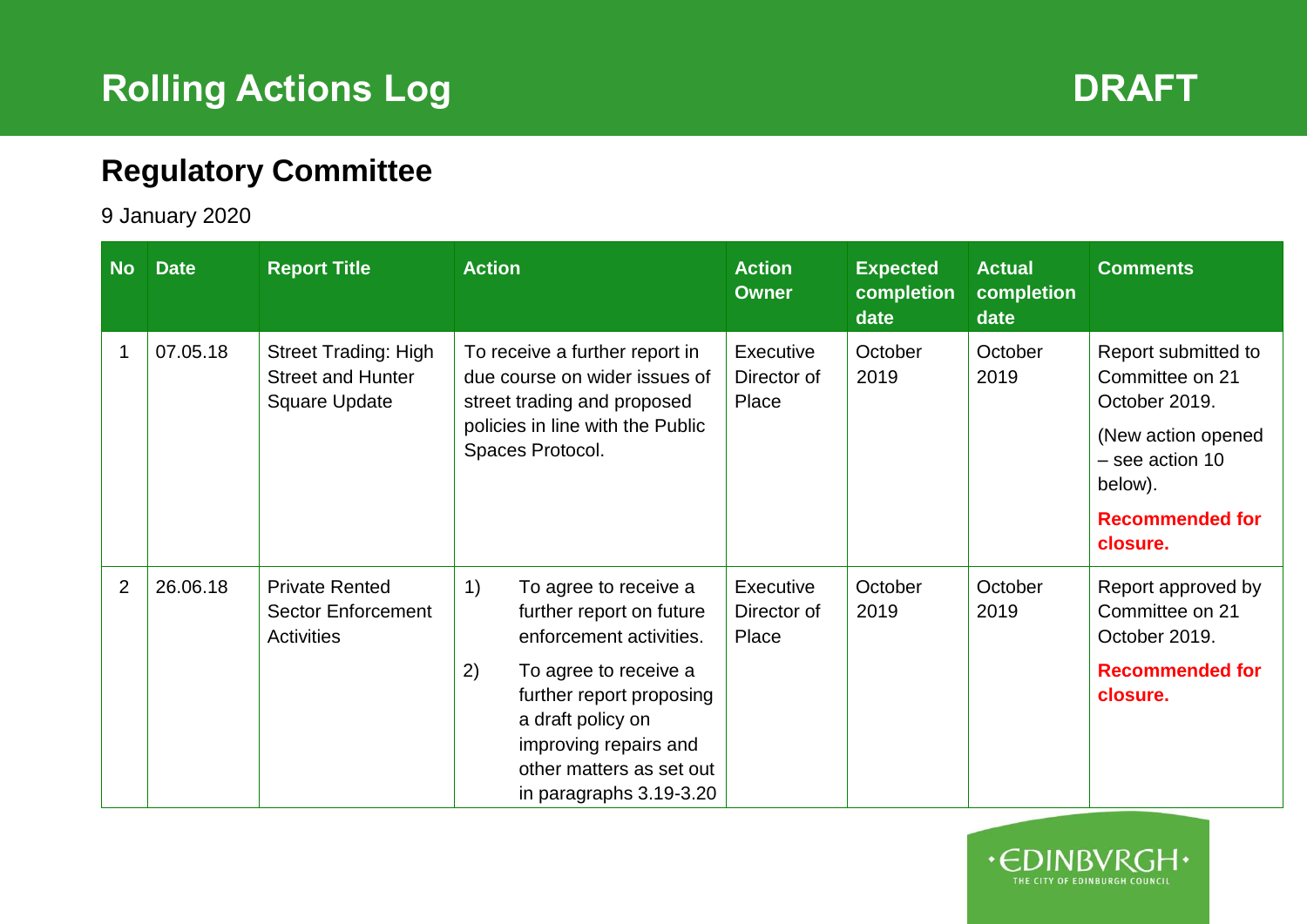| <b>No</b> | <b>Date</b> | <b>Report Title</b>                                        | <b>Action</b>                                                                                                                                                                                                                                                                                                                                      | <b>Action</b><br><b>Owner</b>     | <b>Expected</b><br>completion<br>date | <b>Actual</b><br>completion<br>date | <b>Comments</b>                                                |
|-----------|-------------|------------------------------------------------------------|----------------------------------------------------------------------------------------------------------------------------------------------------------------------------------------------------------------------------------------------------------------------------------------------------------------------------------------------------|-----------------------------------|---------------------------------------|-------------------------------------|----------------------------------------------------------------|
|           |             |                                                            | and 3.29-3.30 of the<br>report by the Executive<br>Director of Place.                                                                                                                                                                                                                                                                              |                                   |                                       |                                     |                                                                |
| 3         | 22.10.18    | Licence Income                                             | 1)<br>To note the report.<br>2)<br>To agree that the<br>content of Appendix 2<br>of the report by the<br><b>Executive Director of</b><br>Place was sufficient<br>and to agree to receive<br>information on the<br>budget and spend on a<br>yearly basis.<br>3)<br>To agree to receive<br>annual reports in a<br>similar format in future<br>years. | Executive<br>Director of<br>Place | 9 January<br>2020                     |                                     | Report on the<br>agenda for<br>Committee on 9<br>January 2020. |
| 4         | 22.10.18    | Training of Taxi and<br>Private Hire Car<br><b>Drivers</b> | To note the revised timelines<br>for implementation of the taxi<br>and private hire car driver<br>training as follows and to<br>receive an update:                                                                                                                                                                                                 | Executive<br>Director of<br>Place | May 2020                              |                                     | Recruitment of<br>Trainers underway<br>December 2019.          |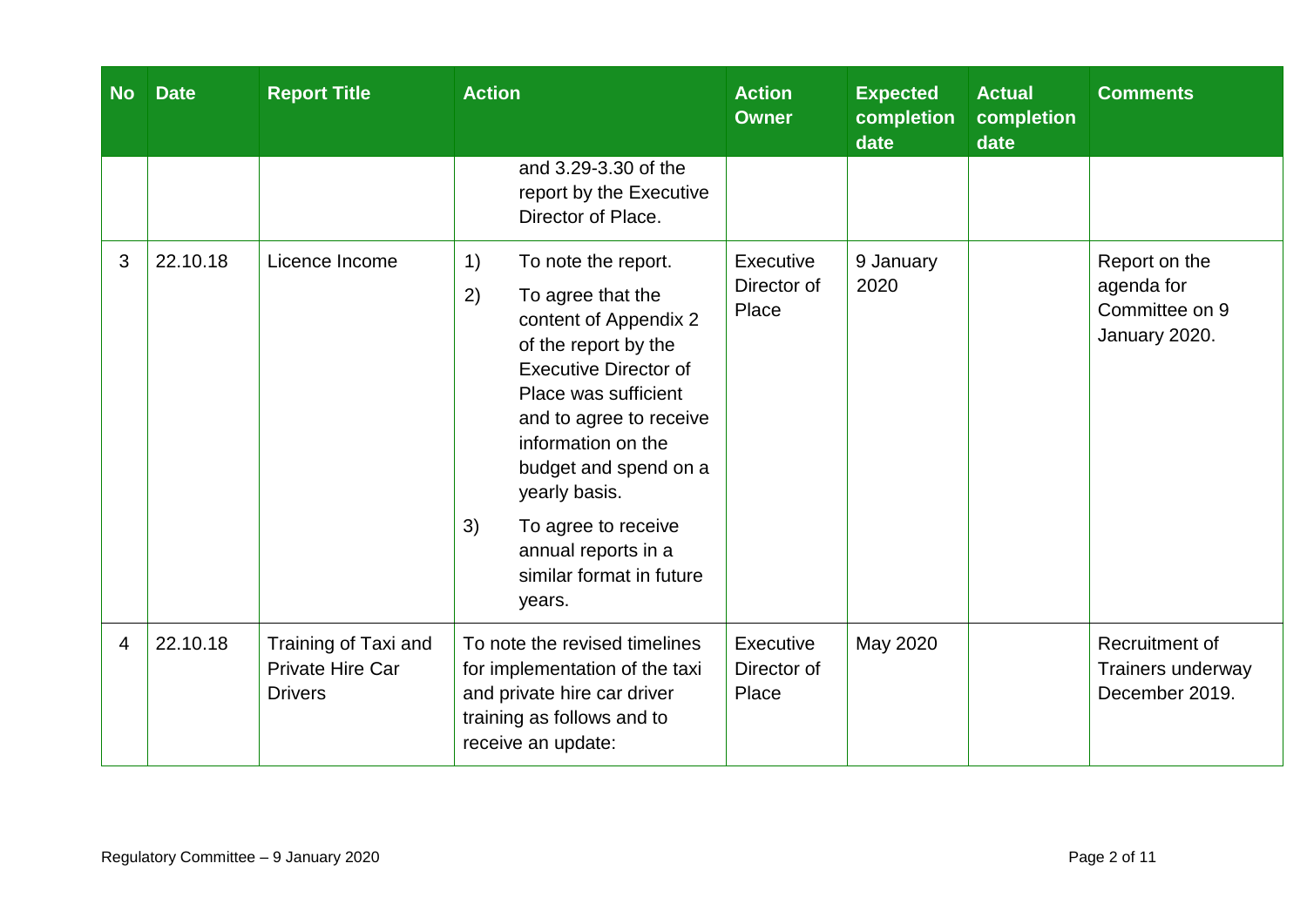| <b>No</b>      | <b>Date</b> | <b>Report Title</b>                                                                                                                   | <b>Action</b>                                                                                                                                                                                 | <b>Action</b><br><b>Owner</b>     | <b>Expected</b><br>completion<br>date | <b>Actual</b><br>completion<br>date | <b>Comments</b>                                                                        |
|----------------|-------------|---------------------------------------------------------------------------------------------------------------------------------------|-----------------------------------------------------------------------------------------------------------------------------------------------------------------------------------------------|-----------------------------------|---------------------------------------|-------------------------------------|----------------------------------------------------------------------------------------|
|                |             |                                                                                                                                       | new drivers - Jan 2020<br>existing drivers - April 2020                                                                                                                                       |                                   |                                       |                                     |                                                                                        |
| 5              | 20.05.19    | Age Limitation and<br><b>Emissions Standards</b><br>for Taxis and Private<br>Hire Cars - Update                                       | Instructs the Chief Executive<br>to include this additional<br>delegation in future drafts of<br>the Council's Scheme of<br>Delegation when submitted to<br>Council for approval.             | Chief<br>Executive                | <b>June 2020</b>                      |                                     | Scheme of<br>delegation is<br>scheduled to be<br>submitted to Council<br>in June 2020. |
| 6              | 19.08.19    | Air Weapons and<br>Licensing (Scotland)<br>Act 2015 - Repeal of<br>Theatres Act 1968 -<br><b>Update After Initial</b><br>Consultation | Note that officers will report<br>back to the Committee on<br>conclusion of the statutory<br>consultation for approval of<br>the revised resolution.                                          | Executive<br>Director of<br>Place | January<br>2020                       |                                     | Report on agenda for<br>committee on 9<br>January 2020.                                |
| $\overline{7}$ | 19.08.19    | <b>Request for</b><br>Variation: Taxi<br><b>Vehicle Licence</b><br>Conditions<br>(Advertising)                                        | 1)<br>Instructs the Chief<br>Executive to include<br>this additional<br>delegation in future<br>drafts of the Council's<br>Scheme of Delegation<br>when submitted to<br>Council for approval. | Chief<br>Executive                | <b>June 2020</b>                      |                                     | Scheme of<br>delegation is<br>scheduled to be<br>submitted to Council<br>in June 2020. |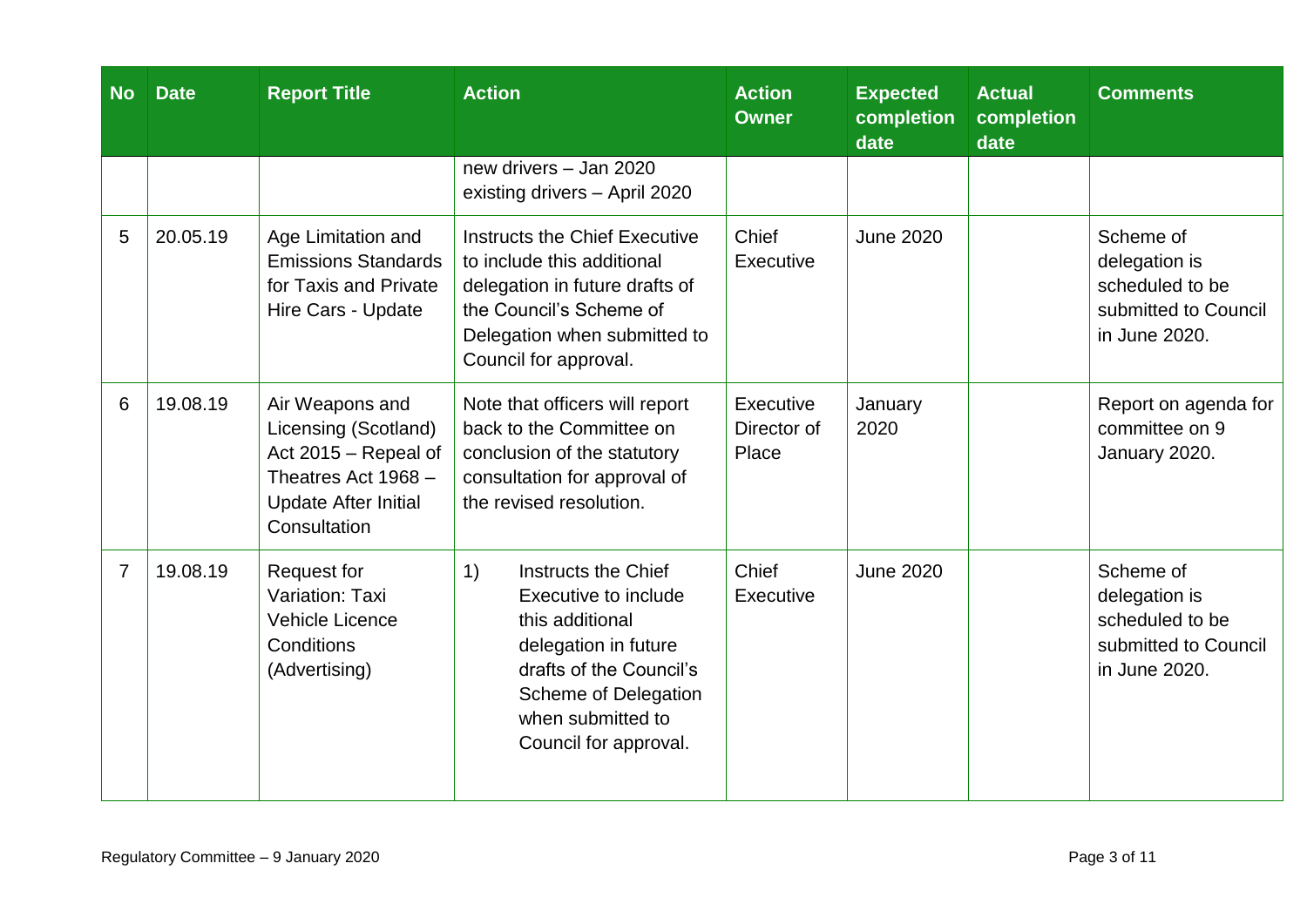| <b>No</b> | <b>Date</b> | <b>Report Title</b>                                                                                                                      | <b>Action</b>                                                                                                                                                                                                                                                                                    | <b>Action</b><br><b>Owner</b>     | <b>Expected</b><br>completion<br>date | <b>Actual</b><br>completion<br>date | <b>Comments</b>                                                                             |
|-----------|-------------|------------------------------------------------------------------------------------------------------------------------------------------|--------------------------------------------------------------------------------------------------------------------------------------------------------------------------------------------------------------------------------------------------------------------------------------------------|-----------------------------------|---------------------------------------|-------------------------------------|---------------------------------------------------------------------------------------------|
|           |             |                                                                                                                                          | 2)<br>To request a further<br>report to Committee<br>setting out a framework<br>and guidance principles<br>on types of advertising<br>which would be<br>permitted or not<br>permitted.                                                                                                           | Executive<br>Director of<br>Place | October<br>2019                       | October<br>2019                     | Report approved by<br>Committee on 21<br>October 2019.<br>7 (2) Recommended<br>for closure. |
| 8         | 19.08.19    | <b>Taxi Stance</b><br>Appointment - East<br><b>Market Street</b>                                                                         | Notes that a report will be<br>brought back to the Committee<br>for a decision after the<br>conclusion of statutory<br>consultation.                                                                                                                                                             | Executive<br>Director of<br>Place | January<br>2020                       |                                     | Report on the<br>agenda for<br>Committee on 9<br>January 2020.                              |
| 9         | 21.10.19    | Air Weapons and<br>Licensing (Scotland)<br>Act 2015 - Sexual<br>Entertainment<br>Venues - Update<br><b>After Initial</b><br>Consultation | 1)<br>To instruct that officers<br>draft a proposed Sexual<br><b>Entertainment Venue</b><br>(SEVs) resolution,<br>policy and conditions of<br>licence for the<br>Committee to agree.<br>2)<br>To note that a statutory<br>consultation on the<br>agreed policy would<br>then be carried out with | Executive<br>Director of<br>Place | August<br>2020                        |                                     | Evidence sessions<br>postponed until<br>January/February<br>2020.                           |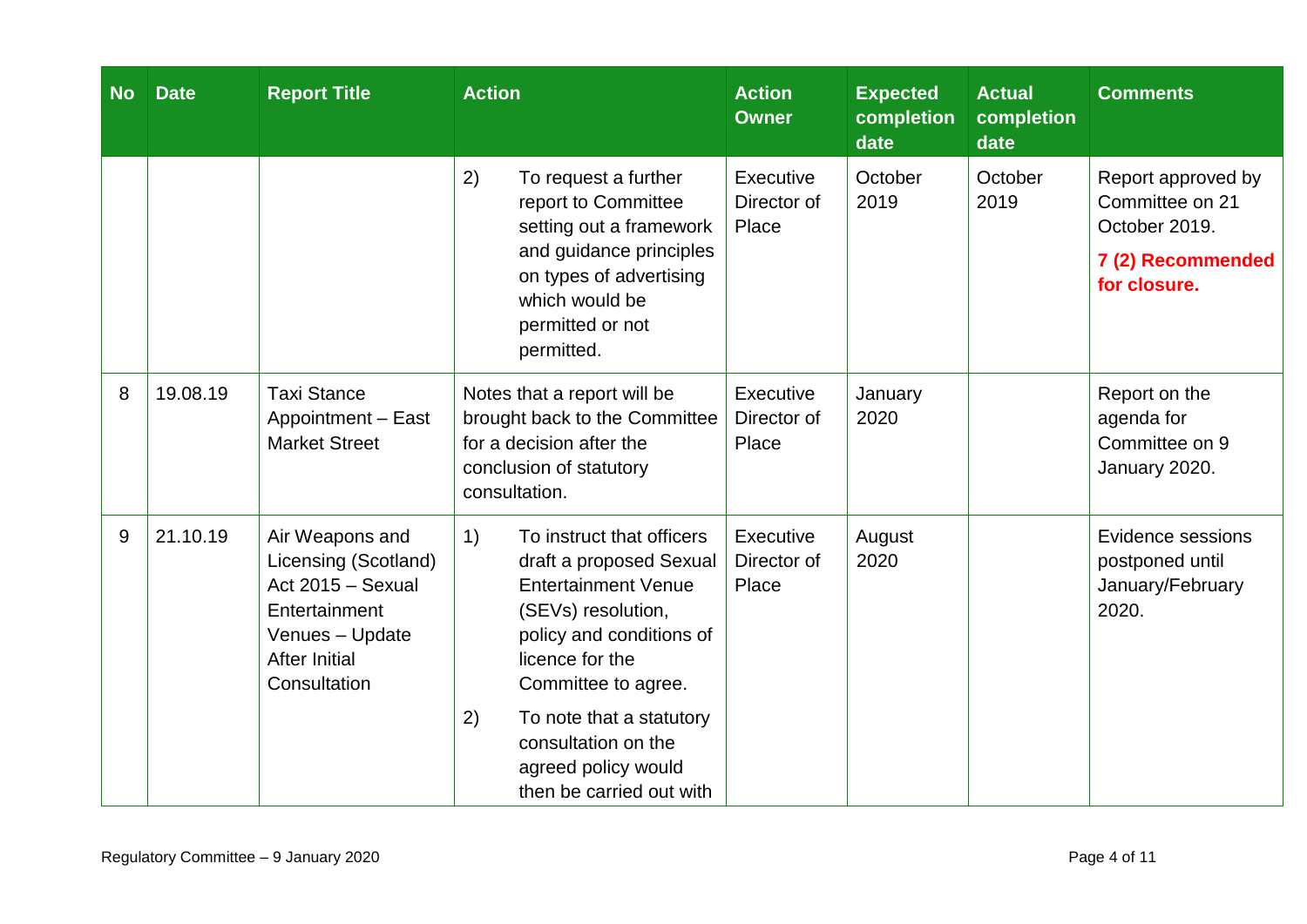| <b>No</b> | <b>Date</b> | <b>Report Title</b>                                                      | <b>Action</b>                                                                                                                                                                                                                                                                                                                | <b>Action</b><br><b>Owner</b>     | <b>Expected</b><br>completion<br>date | <b>Actual</b><br>completion<br>date | <b>Comments</b> |
|-----------|-------------|--------------------------------------------------------------------------|------------------------------------------------------------------------------------------------------------------------------------------------------------------------------------------------------------------------------------------------------------------------------------------------------------------------------|-----------------------------------|---------------------------------------|-------------------------------------|-----------------|
|           |             |                                                                          | the results and<br>recommendations to be<br>brought back to the<br>Committee for final<br>approval.<br>3)<br>To agree that evidence                                                                                                                                                                                          |                                   |                                       |                                     |                 |
|           |             |                                                                          | sessions will be held by<br>the Committee to inform<br>that work.                                                                                                                                                                                                                                                            |                                   |                                       |                                     |                 |
| 10        | 21.10.19    | <b>Street Trading: High</b><br><b>Street and Hunter</b><br>Square Update | 1)<br>To support, in principle,<br>the proposals and<br>changes to policy<br>detailed in paragraphs<br>4.6, 4.7, 4.8, 4.9, 4.11<br>and 4.17 and to include<br>a review of options for<br>the management of<br>Hunter Square during<br>the August Festivals,<br>the report to be brought<br>back to committee in 3<br>cycles. | Executive<br>Director of<br>Place | May 2020                              |                                     |                 |
|           |             |                                                                          | To note the<br>2)<br>commitment that further<br>work will be undertaken                                                                                                                                                                                                                                                      |                                   |                                       |                                     |                 |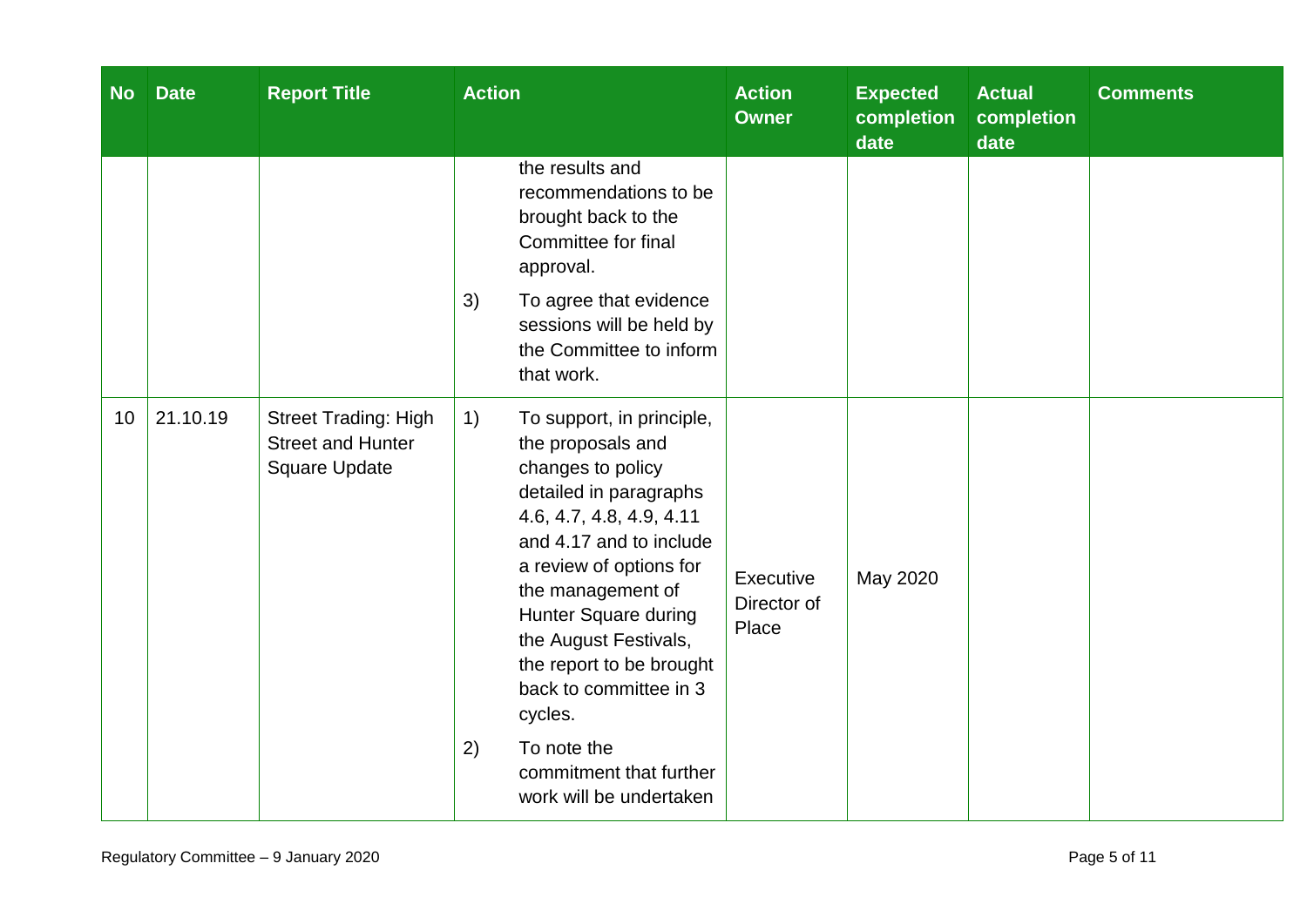| <b>No</b> | <b>Date</b> | <b>Report Title</b>                                                                                   | <b>Action</b>                                                                                                                                                                                                                                                                                                                                      | <b>Action</b><br><b>Owner</b>                              | <b>Expected</b><br>completion<br>date | <b>Actual</b><br>completion<br>date | <b>Comments</b>                                              |
|-----------|-------------|-------------------------------------------------------------------------------------------------------|----------------------------------------------------------------------------------------------------------------------------------------------------------------------------------------------------------------------------------------------------------------------------------------------------------------------------------------------------|------------------------------------------------------------|---------------------------------------|-------------------------------------|--------------------------------------------------------------|
|           |             |                                                                                                       | by Council officers in<br>relation to the wider<br>plans for the use of<br>Mound Precinct and<br>Playfair Steps, following<br>the completion of the<br>construction work.<br>To instruct officers to<br>3)<br>engage with Visit<br>Scotland in relation to<br>any objections they<br>may have to four stalls<br>being sited at 249 High<br>Street. |                                                            |                                       |                                     |                                                              |
| 11        | 21.10.19    | <b>Internal Audit</b><br>$Findings -$<br>Timescales for<br>Completion of<br><b>Management Actions</b> | To include expected<br>completion dates of<br>management actions identified<br>in the Audit in the Committee's<br>rolling actions log for ongoing<br>monitoring of progress.                                                                                                                                                                       | Executive<br>Directors of<br>Place and<br><b>Resources</b> |                                       |                                     |                                                              |
|           |             |                                                                                                       | Develop a project<br>1 <sub>1</sub><br>plan for system<br>upgrade to APP<br>Civica CX                                                                                                                                                                                                                                                              | Executive<br>Director of<br><b>Resources</b>               | 31 March<br>2020                      |                                     | APP upgraded to<br>8.7.1 in November<br>2019 (interim step). |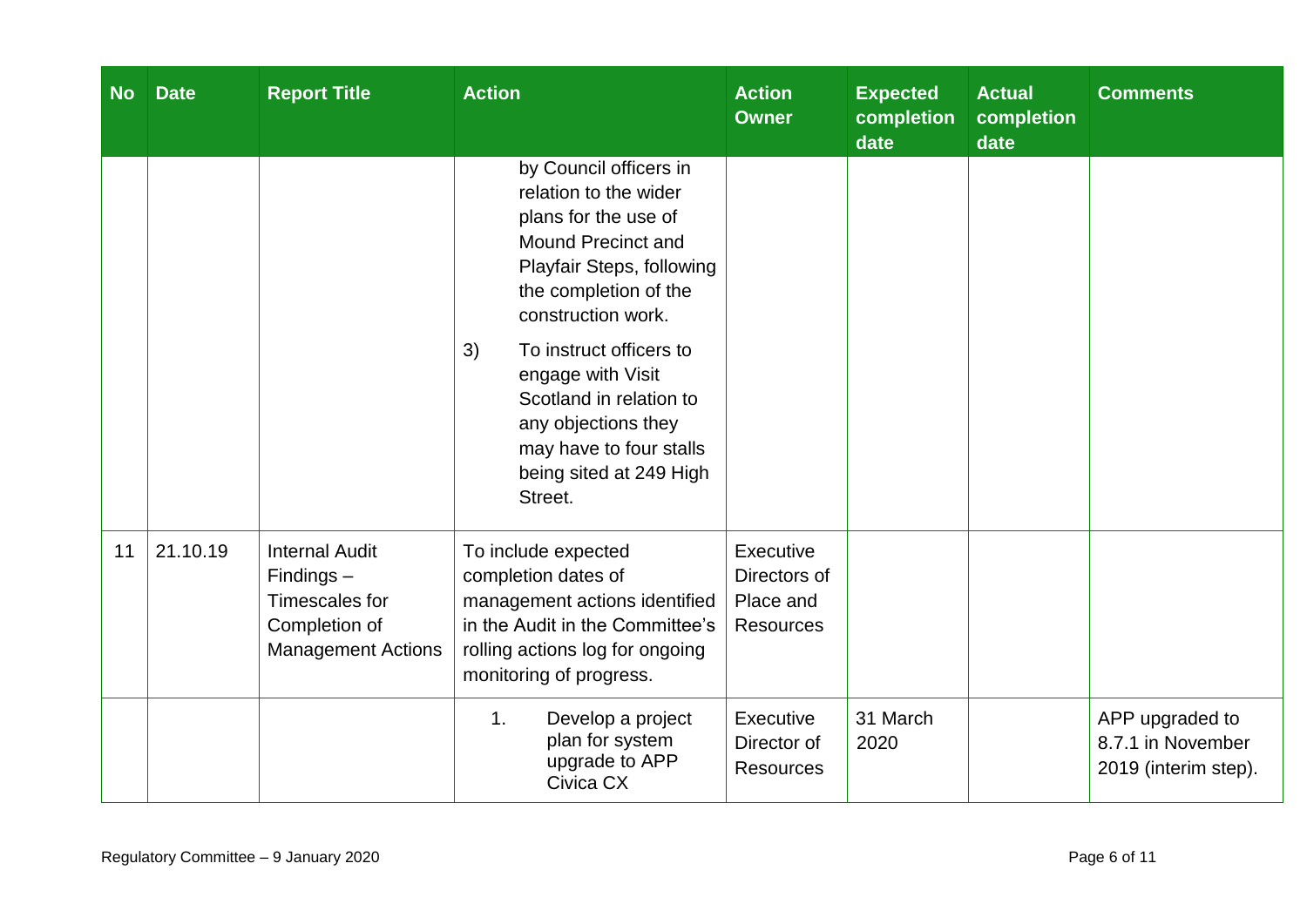| <b>No</b> | <b>Date</b> | <b>Report Title</b> | <b>Action</b>                          |                                                                           | <b>Action</b><br><b>Owner</b>     | <b>Expected</b><br>completion<br>date | <b>Actual</b><br>completion<br>date | <b>Comments</b>                                                                                                                                                                        |
|-----------|-------------|---------------------|----------------------------------------|---------------------------------------------------------------------------|-----------------------------------|---------------------------------------|-------------------------------------|----------------------------------------------------------------------------------------------------------------------------------------------------------------------------------------|
|           |             |                     | 2.<br>Performance<br>report            | assessment of system<br>issues with APP as part<br>of a wider performance | Executive<br>Director of<br>Place | 31 March<br>2020                      |                                     |                                                                                                                                                                                        |
|           |             |                     | 3.<br><b>BACS</b> payment<br>reference |                                                                           | Executive<br>Director of<br>Place | 31 March<br>2020                      |                                     |                                                                                                                                                                                        |
|           |             |                     | 4.<br>Policy                           | <b>Inspection Revisit</b>                                                 | Executive<br>Director of<br>Place | December<br>2019                      |                                     | The process is due<br>to be implemented<br>on 6 January 2020 to<br>allow time for the<br>new process to be<br>fully implemented<br>and monitored.                                      |
|           |             |                     | 5.<br><b>Visits</b>                    | Allocation of Inspection                                                  | Executive<br>Director of<br>Place | November<br>2019                      |                                     | The APP upgrade<br>presented some<br>technical issues with<br>access to the<br>reporting functionality<br>preventing the<br>service from fully<br>implementing the<br>new process. The |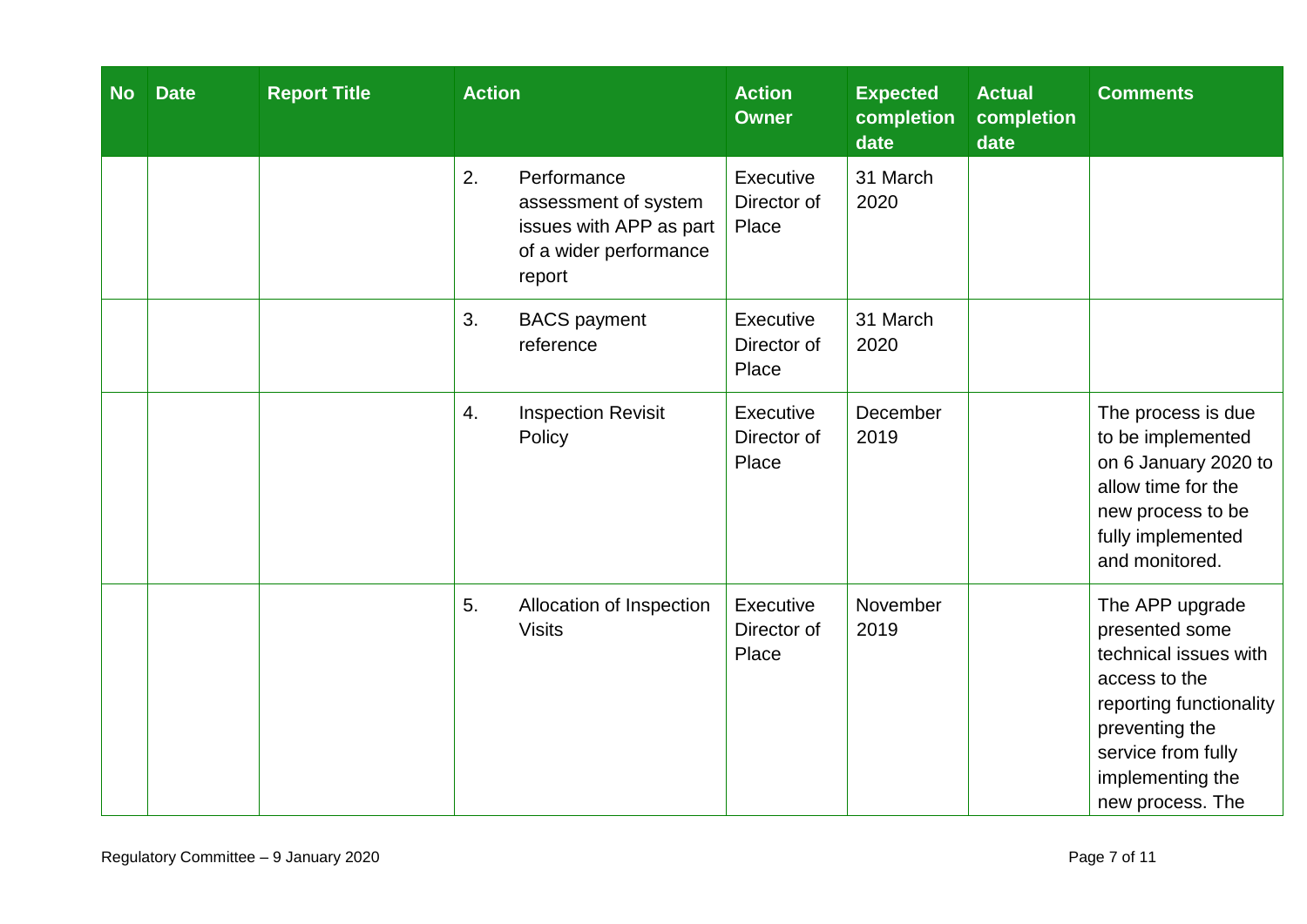| <b>No</b> | <b>Date</b> | <b>Report Title</b> | <b>Action</b>                                                                  | <b>Action</b><br><b>Owner</b>                | <b>Expected</b><br>completion<br>date | <b>Actual</b><br>completion<br>date | <b>Comments</b>                                                                                                                                                                                |
|-----------|-------------|---------------------|--------------------------------------------------------------------------------|----------------------------------------------|---------------------------------------|-------------------------------------|------------------------------------------------------------------------------------------------------------------------------------------------------------------------------------------------|
|           |             |                     |                                                                                |                                              |                                       |                                     | expected revised<br>closure date is now<br>31 January 2020.                                                                                                                                    |
|           |             |                     | 6.<br>Inspection<br>documentation                                              | Executive<br>Director of<br>Place            | October<br>2019                       | October<br>2019                     | Process<br>implemented by<br>service 6 Nov.<br><b>Internal Audit</b><br>requested a period of<br>monitoring prior to<br>closure, expected<br>revised date of<br>closure is 31 January<br>2020. |
|           |             |                     | 7.<br><b>Refund Policy</b><br>information on the<br>website                    | Executive<br>Director of<br>Place            | October<br>2019                       | December<br>2019                    | Implemented 20<br>October 2019.<br><b>Internal Audit</b><br>requested further<br>amendments which<br>were made 6<br>December 2019.                                                             |
|           |             |                     | 8.<br><b>Reconciliation between</b><br>physical applications<br>and APP system | Executive<br>Director of<br><b>Resources</b> | October<br>2019                       |                                     | Update requested.                                                                                                                                                                              |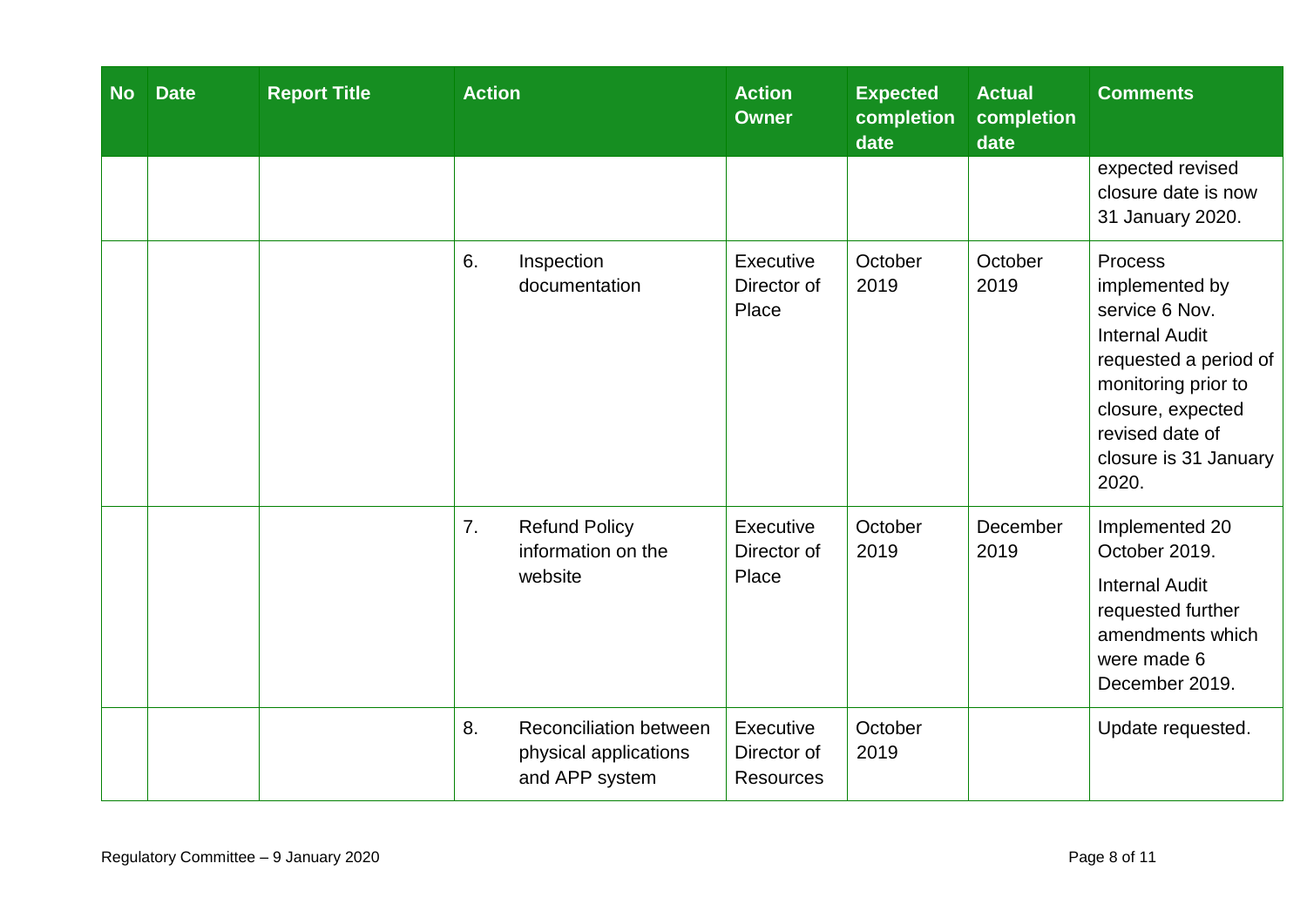| <b>No</b>       | <b>Date</b>         | <b>Report Title</b>                                                   | <b>Action</b> |                                                                                                              | <b>Action</b><br><b>Owner</b>     | <b>Expected</b><br>completion<br>date | <b>Actual</b><br>completion<br>date | <b>Comments</b>                                                                                                                        |
|-----------------|---------------------|-----------------------------------------------------------------------|---------------|--------------------------------------------------------------------------------------------------------------|-----------------------------------|---------------------------------------|-------------------------------------|----------------------------------------------------------------------------------------------------------------------------------------|
|                 |                     |                                                                       | 9.            | <b>HMO Key Performance</b><br>Indicators and<br><b>Performance Reporting</b>                                 | Executive<br>Director of<br>Place | March 2020                            |                                     |                                                                                                                                        |
|                 |                     |                                                                       | 10.           | Training and Guidance:<br>Induction<br>documentation                                                         | Executive<br>Director of<br>Place | September<br>2019                     |                                     | Implemented 20<br>October 2019.<br><b>Internal Audit</b><br>requested further<br>steps which were<br>undertaken on 6<br>November 2019. |
|                 |                     |                                                                       | 11.           | HMO application<br>processing procedures                                                                     | Executive<br>Director of<br>Place | December<br>2019                      |                                     | <b>Updated Guide</b><br>issued to staff 31<br>December 2019.<br>Expected date of<br>closure is 31<br>December 2019.                    |
| 12 <sup>7</sup> | 24.10.19<br>Council | Motion by Councillor<br>Rae - Capping<br>Private Hire Car<br>Licences | 1)            | Calls for a report to<br><b>Regulatory Committee</b><br>on capping Private Hire<br>Car licences in the City. | Executive<br>Director of<br>Place | March 2020                            |                                     | Note: The Scottish<br>Government<br>overprovision<br>guidance was<br>published on 24<br>October 2019.                                  |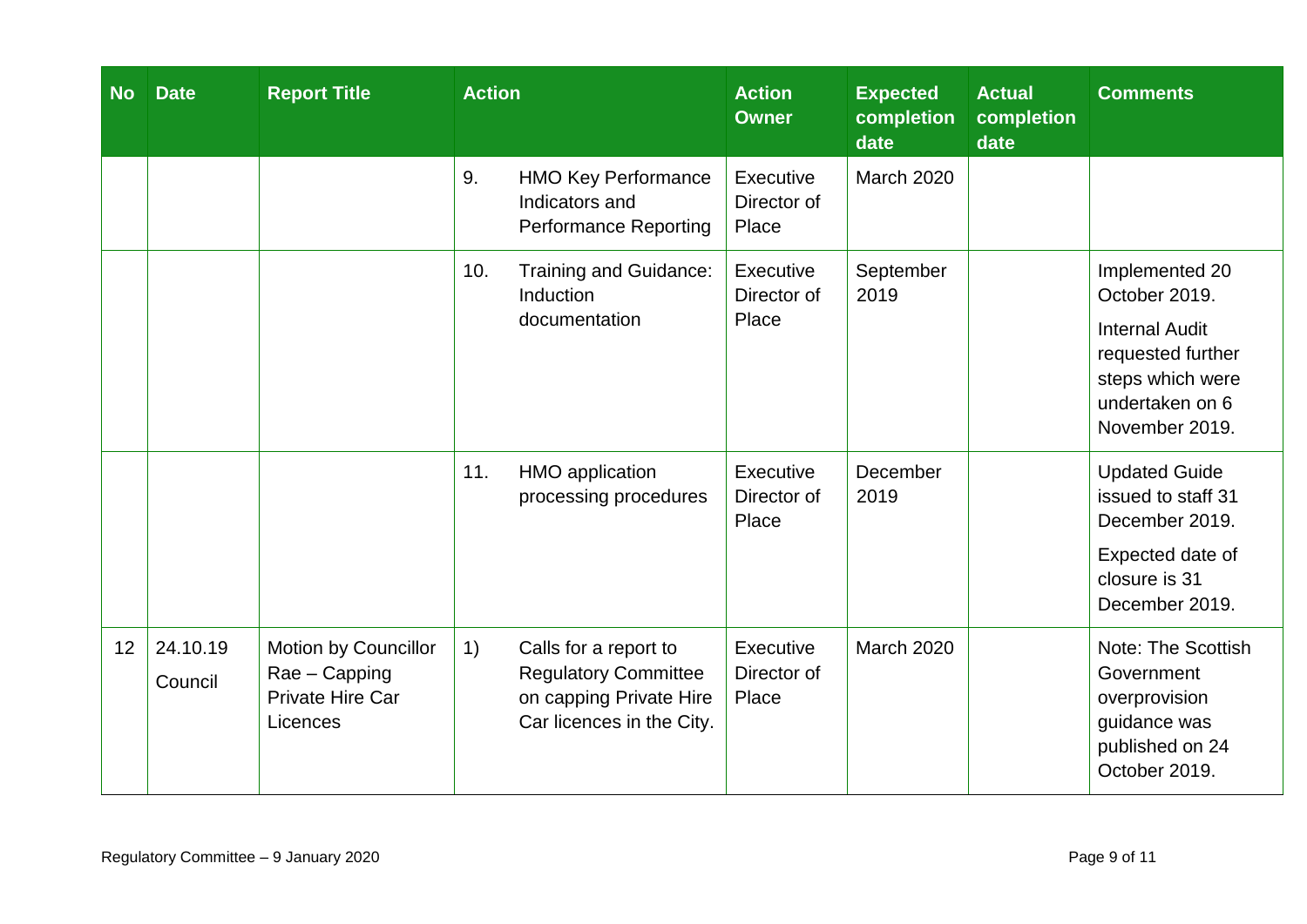| <b>No</b> | <b>Date</b> | <b>Report Title</b> | <b>Action</b>                                                                                                                                                                                                                                                                                                                                                                                                                                                                                                                  | <b>Action</b><br><b>Owner</b> | <b>Expected</b><br>completion<br>date | <b>Actual</b><br>completion<br>date | <b>Comments</b> |
|-----------|-------------|---------------------|--------------------------------------------------------------------------------------------------------------------------------------------------------------------------------------------------------------------------------------------------------------------------------------------------------------------------------------------------------------------------------------------------------------------------------------------------------------------------------------------------------------------------------|-------------------------------|---------------------------------------|-------------------------------------|-----------------|
|           |             |                     | 2)<br>The report called for to<br>the Regulatory<br>Committee within 2<br>cycles should identify<br>whether there is<br>overprovision of private<br>hire cars within<br>Edinburgh so that it can<br>consider whether a<br>policy on overprovision<br>should be introduced.<br>The report should also<br>include:<br>Information regarding<br>$\bullet$<br>current means of<br>inspection and<br>enforcement<br>undertaken by CEC and<br><b>Police Scotland</b><br>including any examples<br>of best practice<br>elsewhere; and |                               |                                       |                                     |                 |